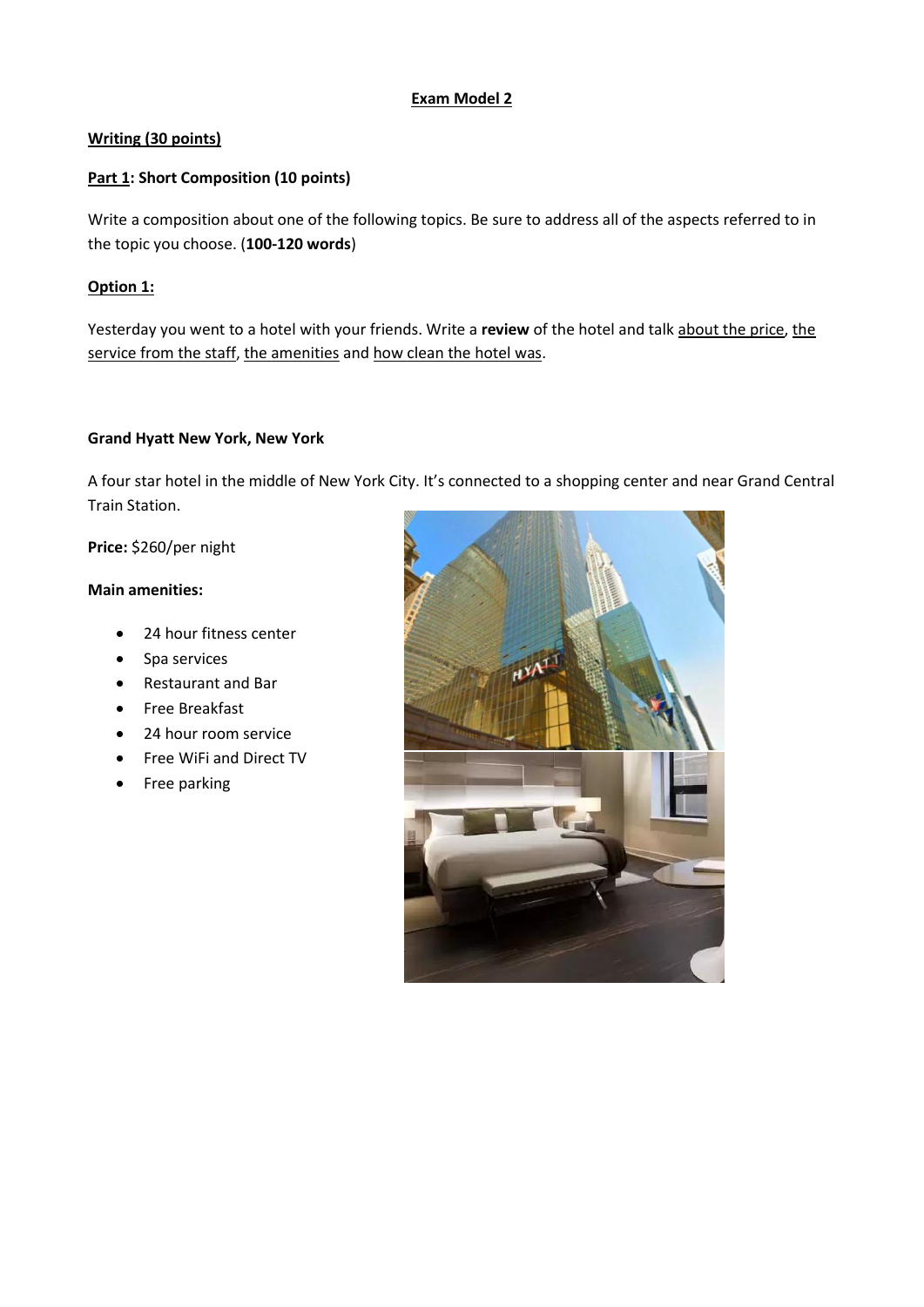# **Option 2:**

You made arrangements to go to the cinema with your English friend Michael this evening, but now you can't go. Write an email to Michael. In your email you should:

- apologize for not being able to go
- explain why you can't go
- suggest another time you could meet